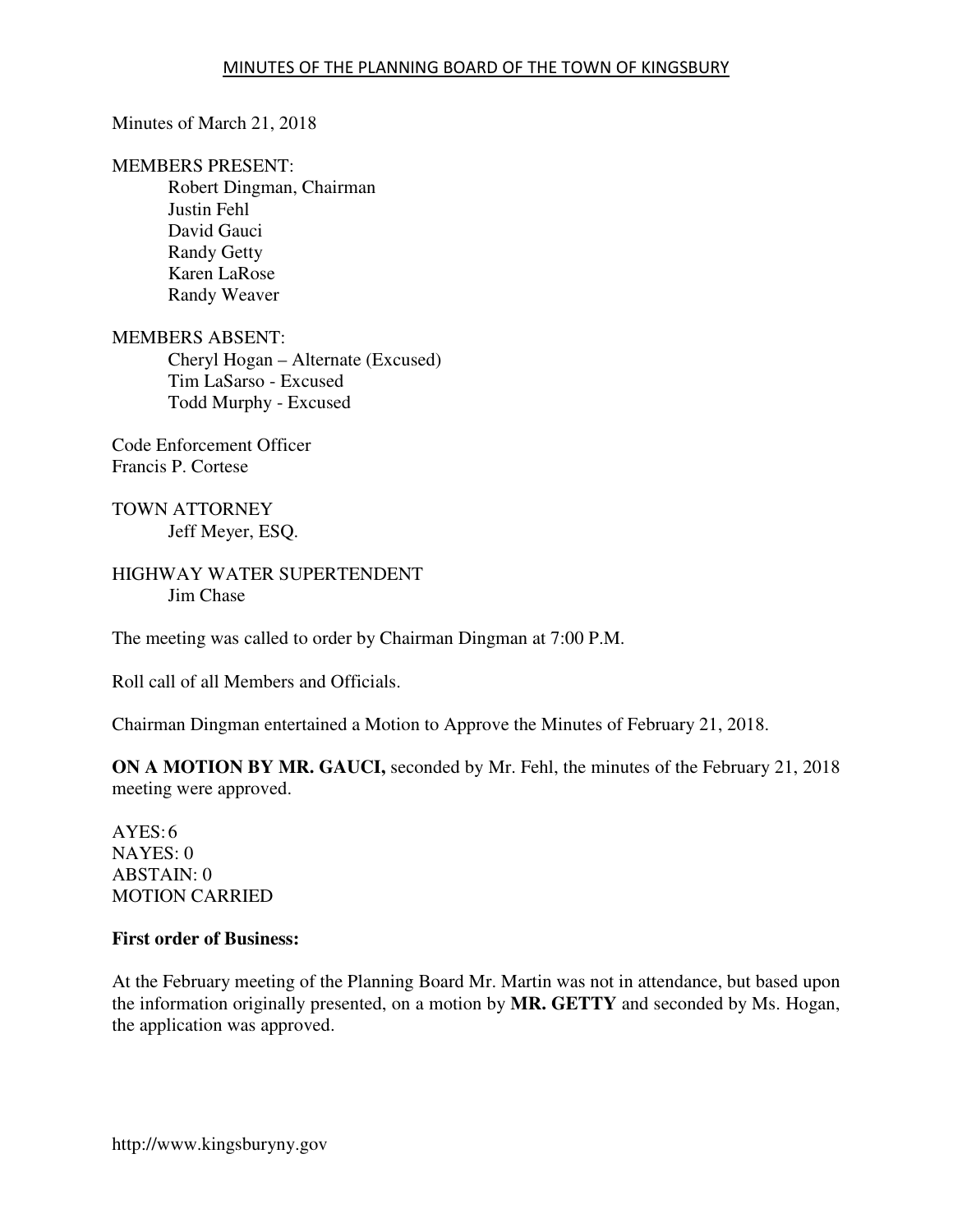Planning Board Meeting March 21, 2018 Page 2 of 8

After the meeting, new information was revealed that detailed issues with the site and existing septic system. Given that information Mr. Martin has rescinded his application as he will not be purchasing the site nor operating his business at the location.

The Board then reviewed the proposed Resolution.

**ON A MOTION BY MR. GETTY**, and seconded by Mr. Weaver, the Planning Board hereby rescinds the above referenced resolution granting the site plan approval of David Martin to operate a Group and Personal Training and Retail Business at 3316 NYS Route 4. Be it further **RESOLVED**, the prior approval is hereby deemed null and void.

**1. AVIATOR WAY SOLAR, LLC**, contract vendee of Tax Map # 127.-1-27 and 127.-1- 26.3 commonly known as 40 Aviator Way, Queensbury, NY, located in Zoning District, Residential Agricultural RA-1A District is seeking Site Plan approval to develop a 2 MW Solar Energy Facility at this location. Plans for proposal are available at Kingsbury Town Hall, 6 Michigan Street, Hudson Falls, New York during regular business hours.

Chairman Dingman introduced Bryan Stumpf, Cypress Creek Renewables, Zoning & Outreach Manager-Development, Thomas Puchner, and Phillips Lytle Attorneys at Law, Crystal Eggers, Langan Engineering John Reagan to address the Board and Crystal Eggers, Langan Engineering.

Chairman Dingman introduced Bryan Stumpf representing Cypress Creek Renewables, and indicated to Mr. Stumpf that the March 12th response to Jarrett Engineers had not been received by Mr. Jarrett and therefore the planning Board would not make a decision until Mr. Jarrett had a chance to review. Mr. Stumpf apologized for the missed communication and indicated that the memo had been emailed and hard copies had been given to Mr. Cortese. Mr. Cortese indicated that no hard copies had been received and that the material in the packet for Board members had been copied from an email sent to him.

Though no decision could be made, Ms. Eggers was asked to go through each item in the Cypress Creek memo of March 12, 2018 in which she had responded to Mr. Jarrett's questions relative to the application. She went through each item and presented her reasoning for her response and responded to questions from the Board and also from Mr. Jarrett. In order to be sure that there are no further communications errors, it was determined that Mr. Jarrett will communicate directly with Ms. Eggers and both Mr. Stumpf will be copied on all correspondence.

It was further suggested that each piece of correspondence be verified by the receiver via email or a phone call. Mr. Jarrett indicated that he felt that the items he had questioned could be resolved in the near future.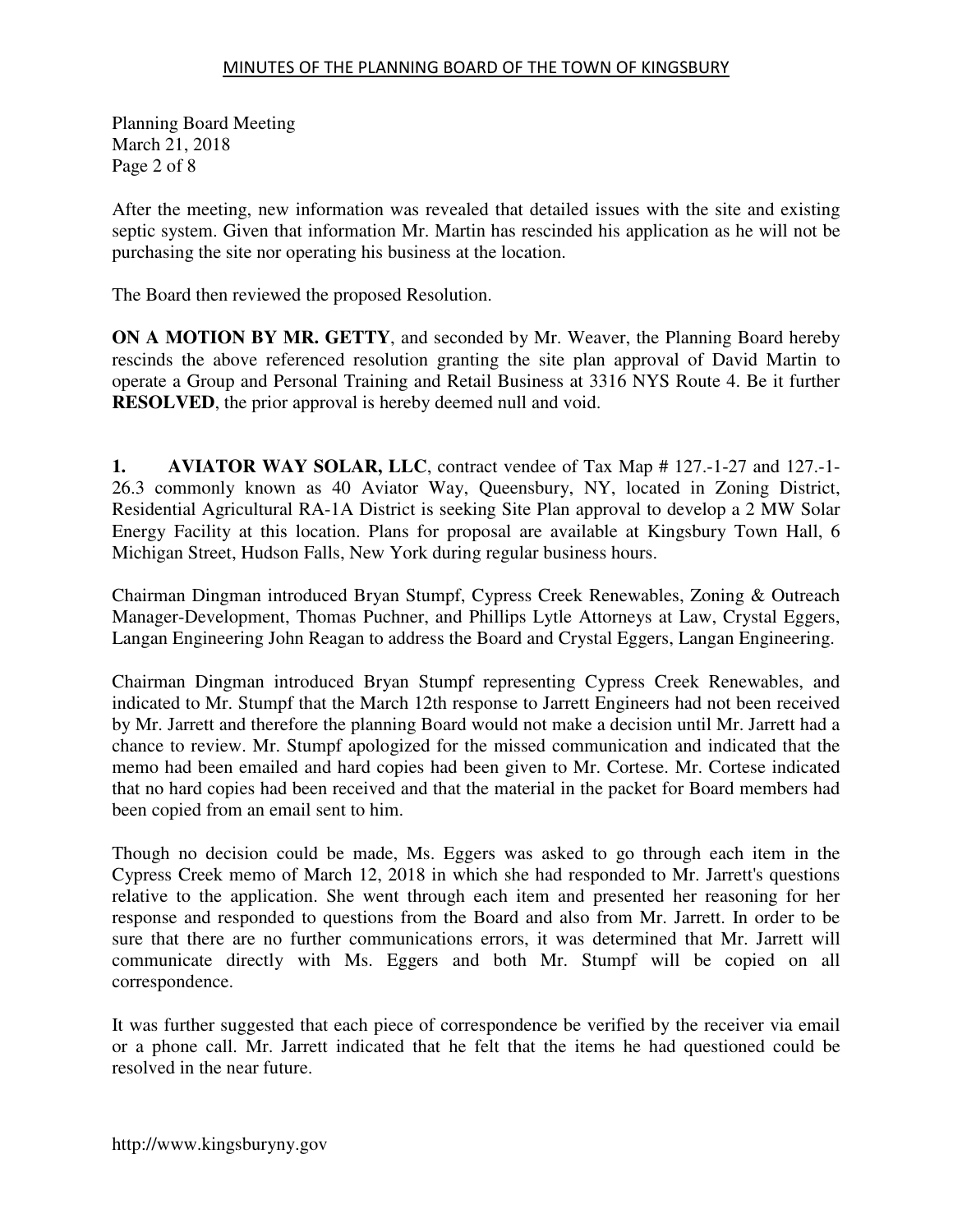Planning Board Meeting March 21, 2018 Page 3 of 8

Once that has been accomplished, Mr. Stumpf, Mr. Garrett, Mr. Cortese and Mr. Dingman will meet to be sure the application and recommendations are complete prior to the next meeting. At that point, conditions will be discussed and will be included in the packet to the Board for the next meeting.

**2. SITE PLAN REVIEW GENESIS KC DEVELOPMENT LLC, DAVITA HEALTH CARE PARTNERS, INC**., Tax Map # 146.19-1-3, commonly known as 3739 Burgoyne Avenue, Town of Kingsbury, located in Zoning District, Com-1A/Commercial District, seeking Site Plan approval for a Medical Facility (renal dialysis) on the property. Plans for proposal are available at Kingsbury Town Hall, 6 Michigan Street, Hudson Falls, New York during regular business hours.

Chairman Dingman introduced Tom Jarrett, Jarrett Engineers, PLLC, who will be representing Mark Kinney, and Arthur Ritchie of DaVita Health Care Partners to address the Board.

Mr. Jarrett stated at the December 20, 2017 meeting they were proposing 7400 square foot building for a renal dialysis center situated on the corner of Burgoyne Avenue and Michigan Street. At that time they needed two variances for setbacks and the Zoning Board of Appeals favorably approved them. Since that meeting there has been discussion on the possibly of needing to expand. In the discussion they decided to design the building for the maximum potential for the future.

Mr. Jarrett submitted new drawings showing they have moved the Burgoyne Avenue entrance to be directly across from the Kings Plaza entrance. This was changed per request of New York State Department of Transportation. They have also moved the parking in order to accommodate a larger building. Mr. Jarrett stated the plans that were submitted to the Board two weeks ago showed the larger building shaded in. The shaded in area would be the maximum potential expansion of the building should it be needed.

As of right now they do not need the larger building and are proposing to build a 7400 square foot building with the site being able to expand if there is a need for it. This would be based on DaVita's needs and what the State will allow.

Mr. Jarrett stated DaVita is going to build the smaller building, what he would like the approval of this Board to a site to accommodate a bigger building if needed.

Mr. Jarrett stated the stormwater, sewer and water connection will not change. The site is design for future potential build out. It is his understanding the sewer will come from Kings Plaza, across the street.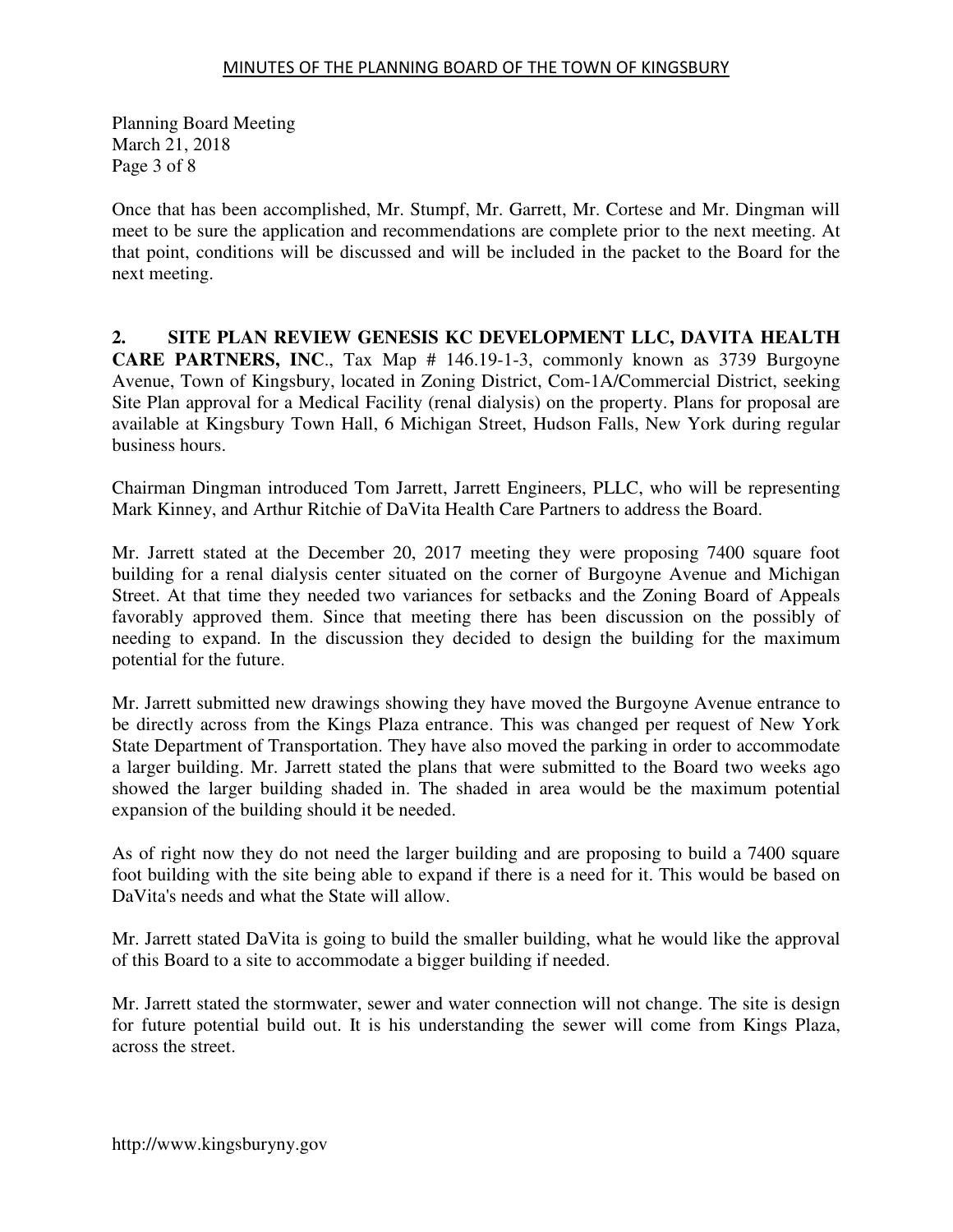Planning Board Meeting March 21, 2018 Page 4 of 8

Mr. Chase stated that is correct, he will be shooting a straight line to the property from Kings Plaza. Mr. Chase and Mr. Jarrett will meet to finalize the sewer and water connection.

Discussion ensued among the Board with questions address by the Applicant's Representation and the Applicant.

**ON A MOTION BY MR. GAUCI**, and seconded by Mrs. LaRose the Kingsbury Planning Board declares lead agency status and having reviewed the short form SEQRA submission and having taken a hard look at the potential environmental impacts finds that there are no potential negative environmental impacts anticipated from this project and the Board issued a negative declaration on the project.

The Board then reviewed the proposed Resolution.

# **PLANNING BOARD OF THE TOWN OF KINGSBURY COUNTY OF WASHINGTON, STATE OF NEW YORK**

Adopted March 21, 2018

Introduced by **RANDY WEAVER**  who moved its adoption

## Seconded by **DAVID GAUCI**

### **RESOLUTION APPROVING SITE PLAN APPLICATION OF DAVITA HEALTHCARE PARTNERS, INC.**

**WHEREAS**, pursuant to Article VIII of the Zoning Local Law of the Town of Kingsbury contained in Chapter 280 of the Code of the Town of Kingsbury (hereafter the "Zoning Local Law"), the Town of Kingsbury Planning Board (hereafter the "Planning Board") is authorized and empowered to review and approve, approve with modifications or disapprove site plans prepared in accordance with said Article VIII of the Zoning Local Law; and

**WHEREAS**, Genesis KC Development, LLC / DaVita HealthCare Partners, Inc., (hereafter the "Applicant"), by application dated November 28, 2017 has applied for site plan review by the Planning Board for the construction of medical facility (renal dialysis) and associated utilities including sewer, water, stormwater, parking and landscaping improvements to be located at 3739 Burgoyne Avenue, Town of Kingsbury (hereafter the "Proposal"); and

http://www.kingsburyny.gov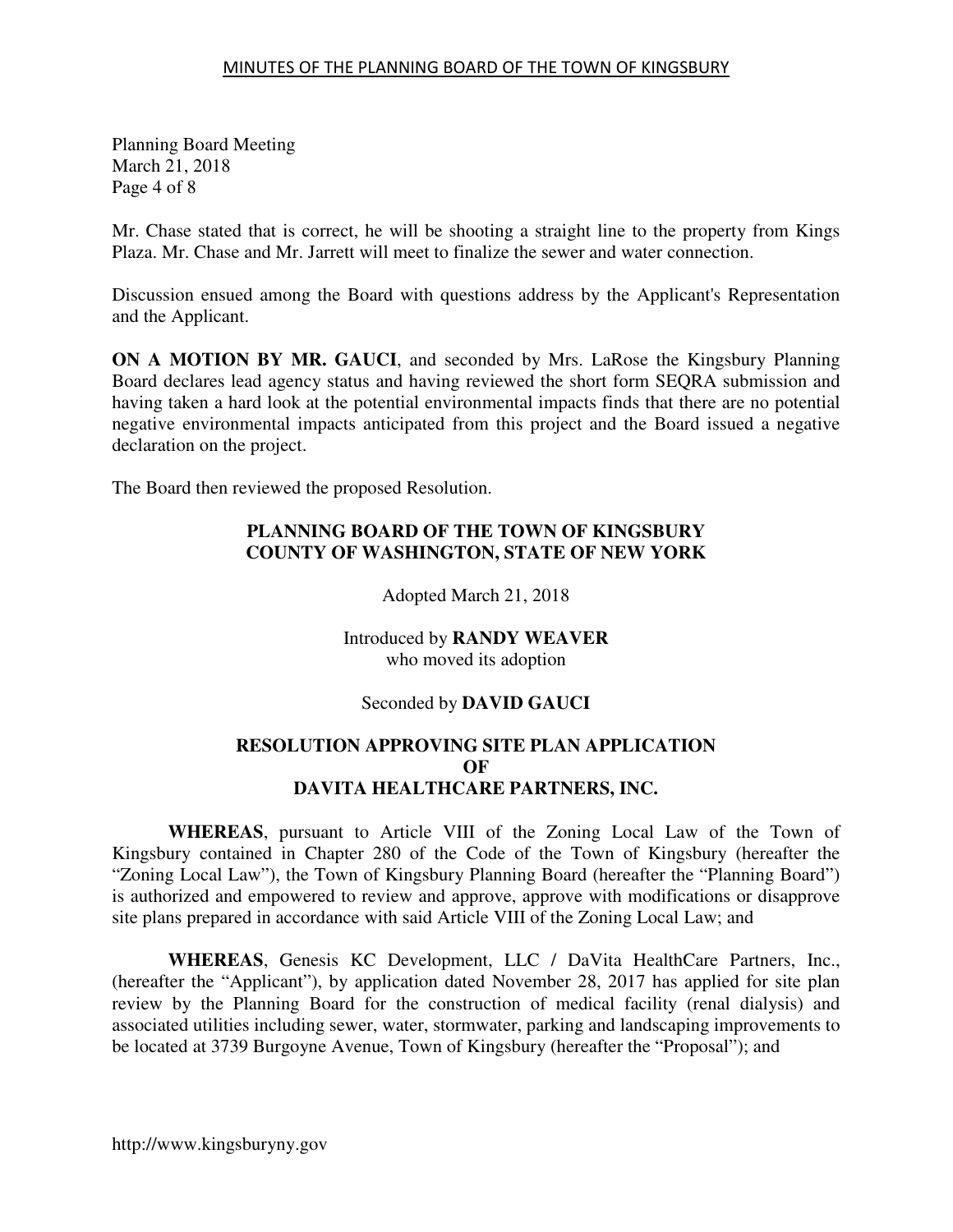Planning Board Meeting March 21, 2018 Page 5 of 8

**WHEREAS**, the Applicant has submitted to the Planning Board the following: site plans, layout landscaping, planting, grading drainage and sediment control plans, utility plans, and revised plans, as most recently revised on March 21, 2018, addressing comments of the Zoning Board of Appeals and the Planning Board has considered the comments of the applicant and its agents (all of the above hereafter referred to as the "application"); and

**WHEREAS**, the Proposal as reflected in the Application is located in the COM-1A and LDR-25 zoning districts, as defined in the Zoning Local Law, and pursuant to Section 280-23, site plan approval is required for this development in the COM-1A zoning district; and

**WHEREAS**, the Zoning Board of Appeals having granted two variances at the December 28, 2017 meeting of the Zoning Board of Appeals relative to Front Setback (sections 280-23  $(F)(1)$  and Access Setback (280-19  $(f)$ ) the proposal is in compliance with the Zoning Law of the Town of Kingsbury

**WHEREAS**, the Planning Board accepted the Application and the Washington County Planning Board has reviewed the Application and recommended approval with conditions and comments as noted on its recommendation to align access with King's Plaza, a copy of which shall be included in the record herewith; and

**WHEREAS**, the Application, having previously been determined by the Planning Board to be an unlisted action under the State Environmental Quality Review Act, and the Planning Board having reviewed the EAF submitted for this Application and taken a hard look at the potential environmental impacts of the project and issued a negative declaration prior to taking up the review of the matter under Article VIII of the Zoning Local Law; and

**WHEREAS**, the Planning Board is prepared to review the application and make a final determination thereon in accordance with Article VIII of the Zoning Local Law.

## **NOW THEREFORE BE IT RESOLVED**:

- Section 1. The Planning Board hereby adopts the following findings in accordance with §280-34(C) of the Zoning Local Law:
- a. Location, arrangement, size, design and general site compatibility of buildings, lighting and signs.

The design is acceptable as presented based upon the revised plans dated March 21, 2018.

 b. Adequacy and arrangement of vehicular traffic access and circulation, including intersections, road widths, pavement surfaces, dividers and traffic controls.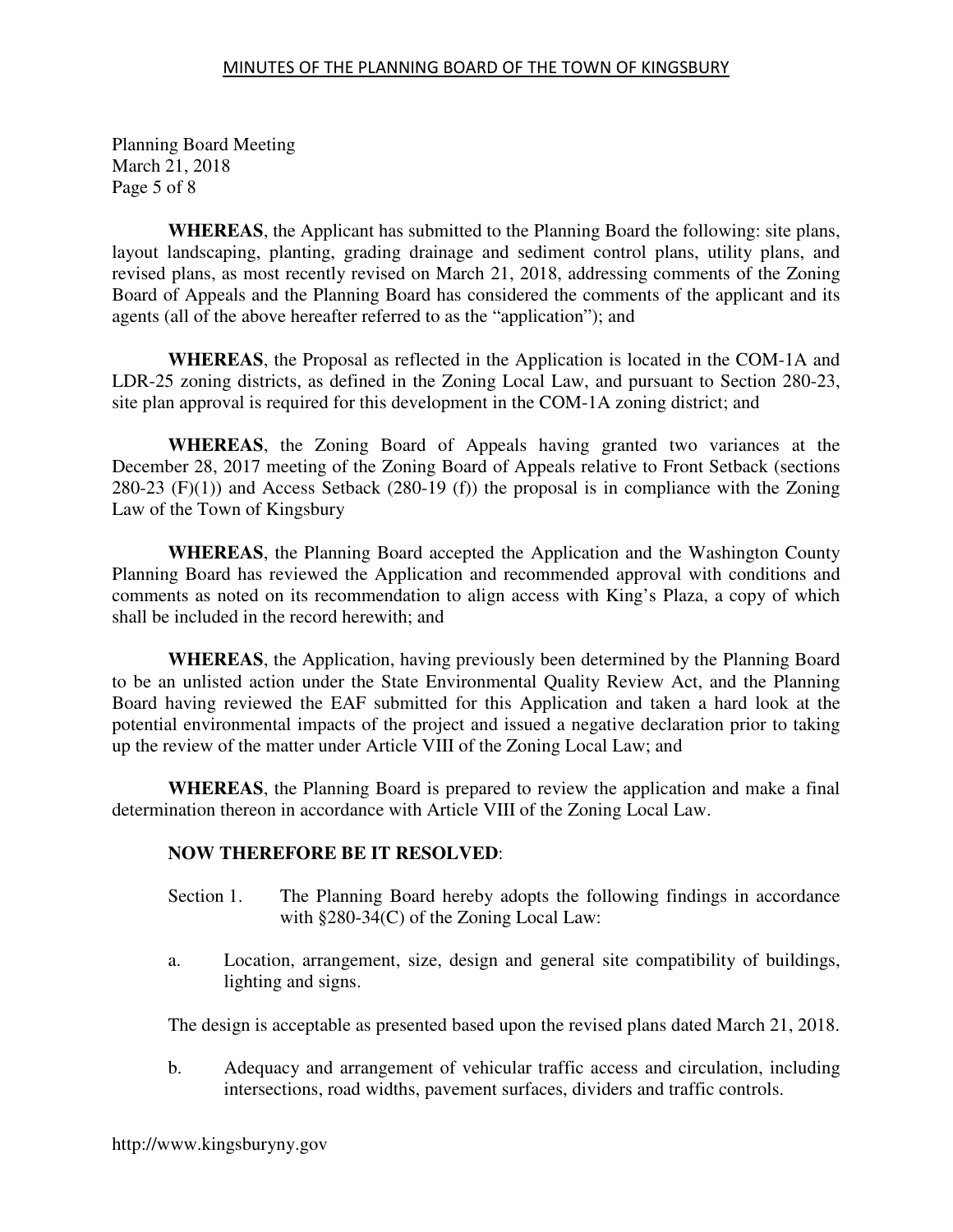#### MINUTES OF THE PLANNING BOARD OF THE TOWN OF KINGSBURY

Planning Board Meeting March 21, 2018 Page 6 of 8

 Based upon the adjusting the access road to align with the ingress and egress to King's Plaza as depicted on the revised plans, the Board finds it acceptable.

 c. Location, arrangement, appearance and sufficiency of off-street parking and loading.

The Board finds this acceptable based upon the revised plans.

 d. Adequacy and arrangement of pedestrian traffic access and circulation, walkway structures, control of intersections with vehicular traffic and overall pedestrian access.

The Board finds this acceptable based upon the revised plans.

e. Adequacy of stormwater and drainage facilities.

The Board finds this acceptable based upon the revised plans.

f. Adequacy of water supply and sewage disposal facilities.

 The Board finds this acceptable as the Applicant has agreed to amend the connection sites in accordance with the recommendation of Water Superintendent.

 g. Adequacy, type and arrangement of trees, shrubs and other landscaping constituting a visual and/or noise buffer between the applicant's and adjoining lands, including maximum retention of existing vegetation.

 The Board finds this acceptable based upon the revised plans and the increased plantings depicted thereon.

 h. Adequacy of fire lanes and other emergency zones and the provision of fire hydrants.

 The Board finds this acceptable based upon the revised plans and notes there is a fire hydrant within 300 feet of the premises.

 i. Special attention to the adequacy and impact of structures, roadways and landscaping in areas with susceptibility to ponding, flooding and/or erosion.

The Board finds this acceptable based upon the revised plans.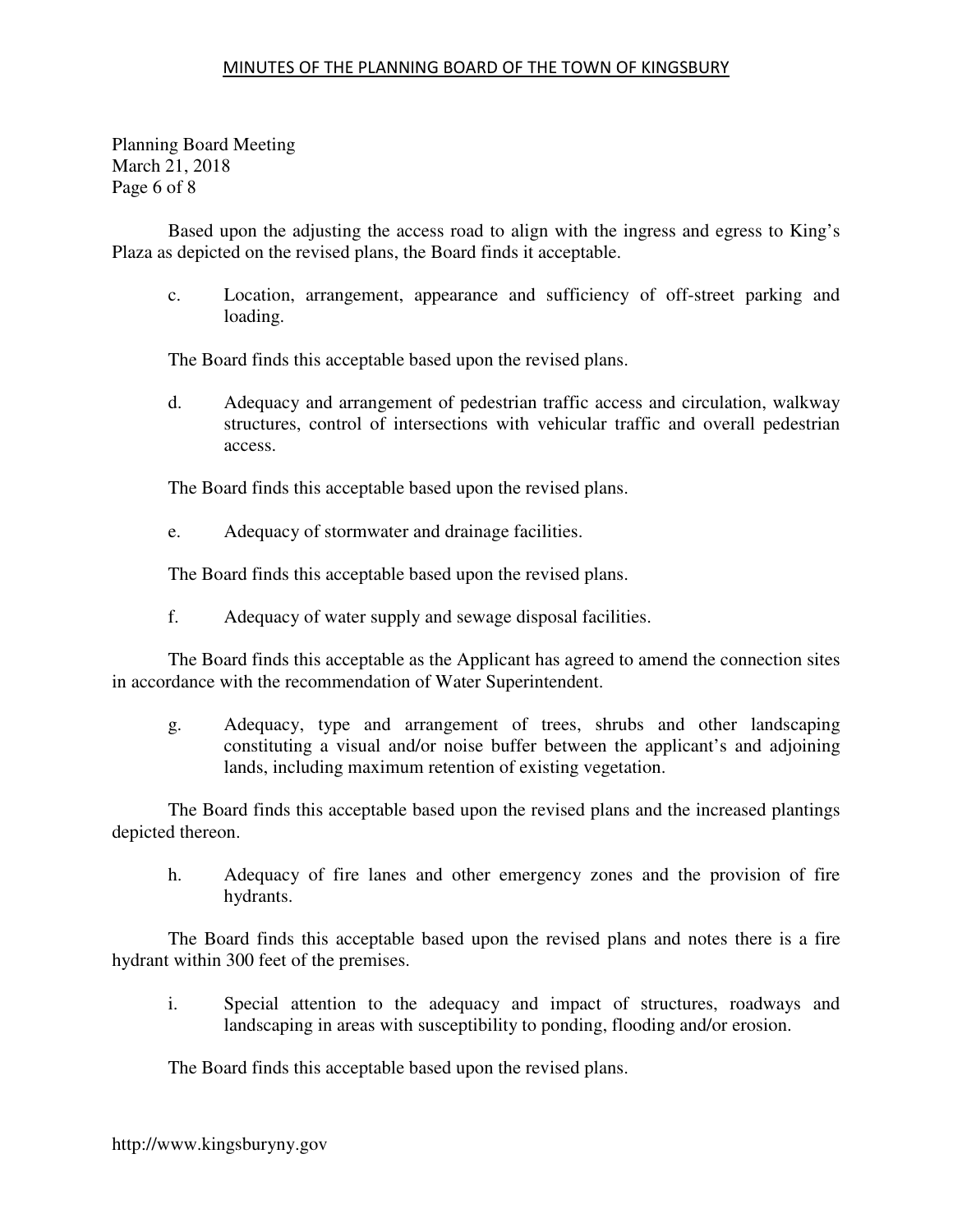#### MINUTES OF THE PLANNING BOARD OF THE TOWN OF KINGSBURY

Planning Board Meeting March 21, 2018 Page 7 of 8

 Section 2. Based on the review of all of the Application materials, and based on the findings contained above, the Planning Board hereby adopts the following findings in accordance with §280-35 of the Zoning Local Law:

 a. Does the use comply with all other requirements of the Zoning Local Law, including the dimensional regulations of the zoning district in which it is proposed to be located?

 Yes, the Applicant previously obtained the requisite area variances from the Zoning Board of Appeals for the proposal.

 b. Will the use be in harmony with the general purpose and intent of the Zoning Local Law, specifically taking into account the location, character and size of the proposed use and the description and purpose of the district in which such use is proposed, the nature and intensity of the activities to be involved in or conducted in connection with the proposed use, and the nature and rate of any increase in the burden of supporting public services and facilities which will follow the approval of the proposed use?

Yes, the use is in compliance with the code.

 c. Will the establishment, maintenance or operation of the proposed use create public hazards from traffic, traffic congestion, or the parking of automobiles or be otherwise detrimental to the health, safety or general welfare of the persons residing or working in the neighborhood of such proposed use or be unduly detrimental or injurious to the property and improvements in the neighborhood or to the general welfare of the Town?

 No, with the access having been amended, no public hazards from traffic, traffic congestion or parking automobiles is anticipated.

 d. Will the project have an undue adverse impact upon the natural, scenic, aesthetic, ecological, wildlife, historic, recreational or open space resources of the town or upon the ability of the public to provide supporting facilities and services made necessary by the project, taking into account the commercial, industrial, residential, recreational or other benefits that might be derived from the project?

No impacts are anticipated.

 Planning Board shall take into account the following factors contained in §280-36 of the Zoning Local Law?